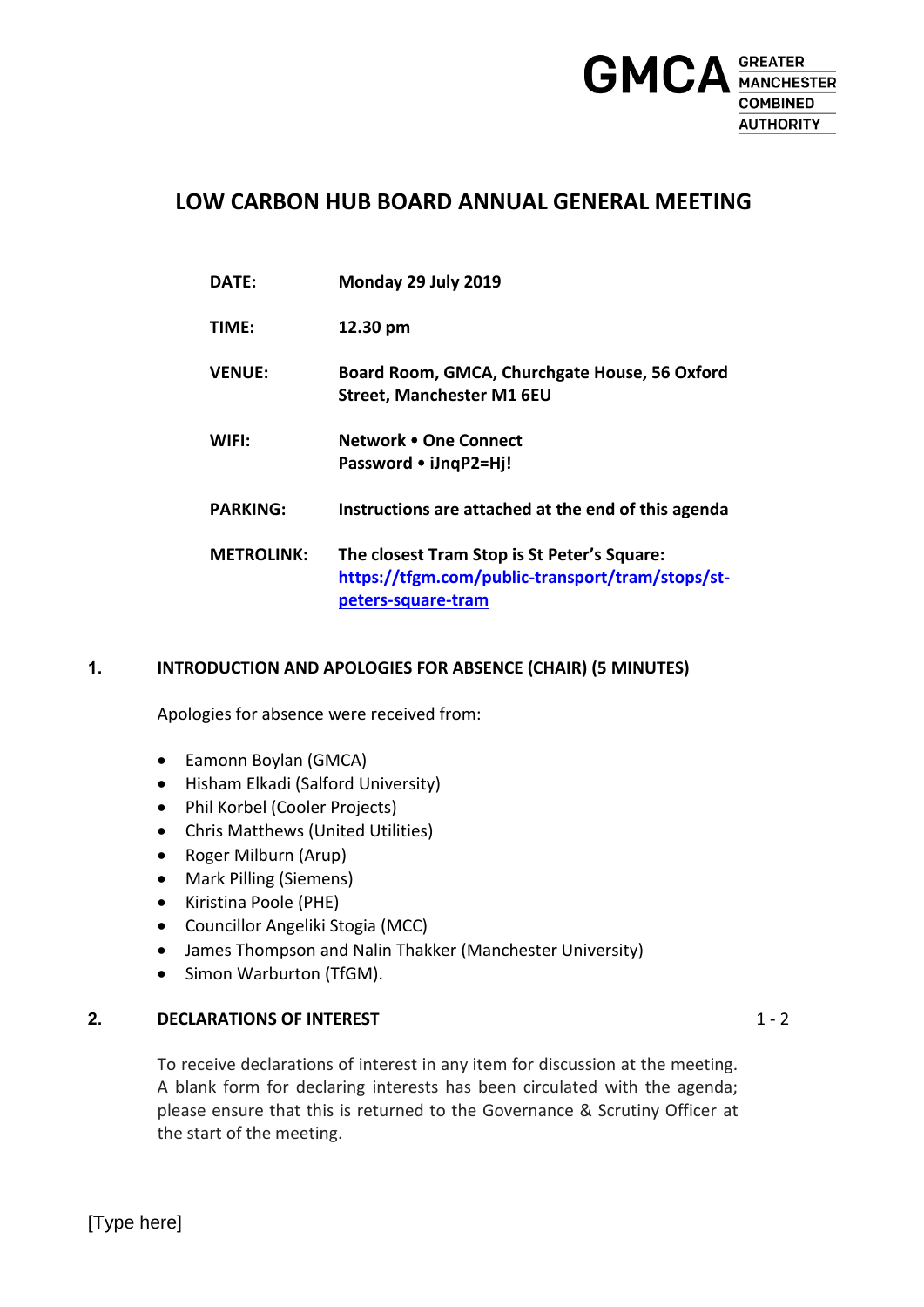### **3. MINUTES**

To consider the approval of the minutes of the meeting held on 15 March 2019

### **For Agreement**

| 4.                     | DELIVERING THE 5 YEAR ENVIRONMENT PLAN (30 MINUTES)                              |                                                                                               |           |  |
|------------------------|----------------------------------------------------------------------------------|-----------------------------------------------------------------------------------------------|-----------|--|
|                        | 4a                                                                               | Mission Based Approach - Presentation (Mark Atherton)                                         | $9 - 14$  |  |
|                        | 4b                                                                               | Performance Report Quarter 1 2019/20 - Paper (Simon Nokes)                                    | $15 - 24$ |  |
|                        | 4c                                                                               | Governance Changes and Terms of Reference - Paper (Chair)                                     | $25 - 36$ |  |
| <b>For Discussion</b>  |                                                                                  |                                                                                               |           |  |
| 5.                     |                                                                                  | <b>COLLECTIVE PV/BATTERY PROCUREMENT - PAPER</b><br>$37 - 52$<br>(MARK ATHERTON) (10 MINUTES) |           |  |
| 6.                     | <b>DRAFT BUILDING RETROFIT REPORT - PRESENTATION</b><br>(SAM EVANS) (20 MINUTES) |                                                                                               |           |  |
| 7.                     |                                                                                  | AIR QUALITY UPDATE - VERBAL (MEGAN BLACK) (10 MINUTES)                                        |           |  |
| 8.                     | <b>GM ENVIRONMENT FUND - PAPER (MARK ATHERTON) (10 MINUTES)</b>                  |                                                                                               | $53 - 58$ |  |
| <b>For Information</b> |                                                                                  |                                                                                               |           |  |
| 9.                     | PLANS AND STRATEGIES (20 MINUTES)                                                |                                                                                               |           |  |
|                        | 9a                                                                               | GM Spatial Framework - Verbal (Simon Nokes)                                                   |           |  |
|                        | 9b                                                                               | Tree and Woodland Strategy - Paper (Bryan Cosgrove)                                           | $59 - 62$ |  |
|                        | 9c                                                                               | The 5 Year Environmental Plan - Handout (Mark Atherton)                                       |           |  |
|                        | 9d                                                                               | Smart Energy Plan - Handout (Sean Owen)                                                       |           |  |
|                        |                                                                                  |                                                                                               |           |  |

# **10. FUNDING BIDS - LOCAL ENERGY MARKET BID - PAPER (5 MINUTES)** 63 - 68